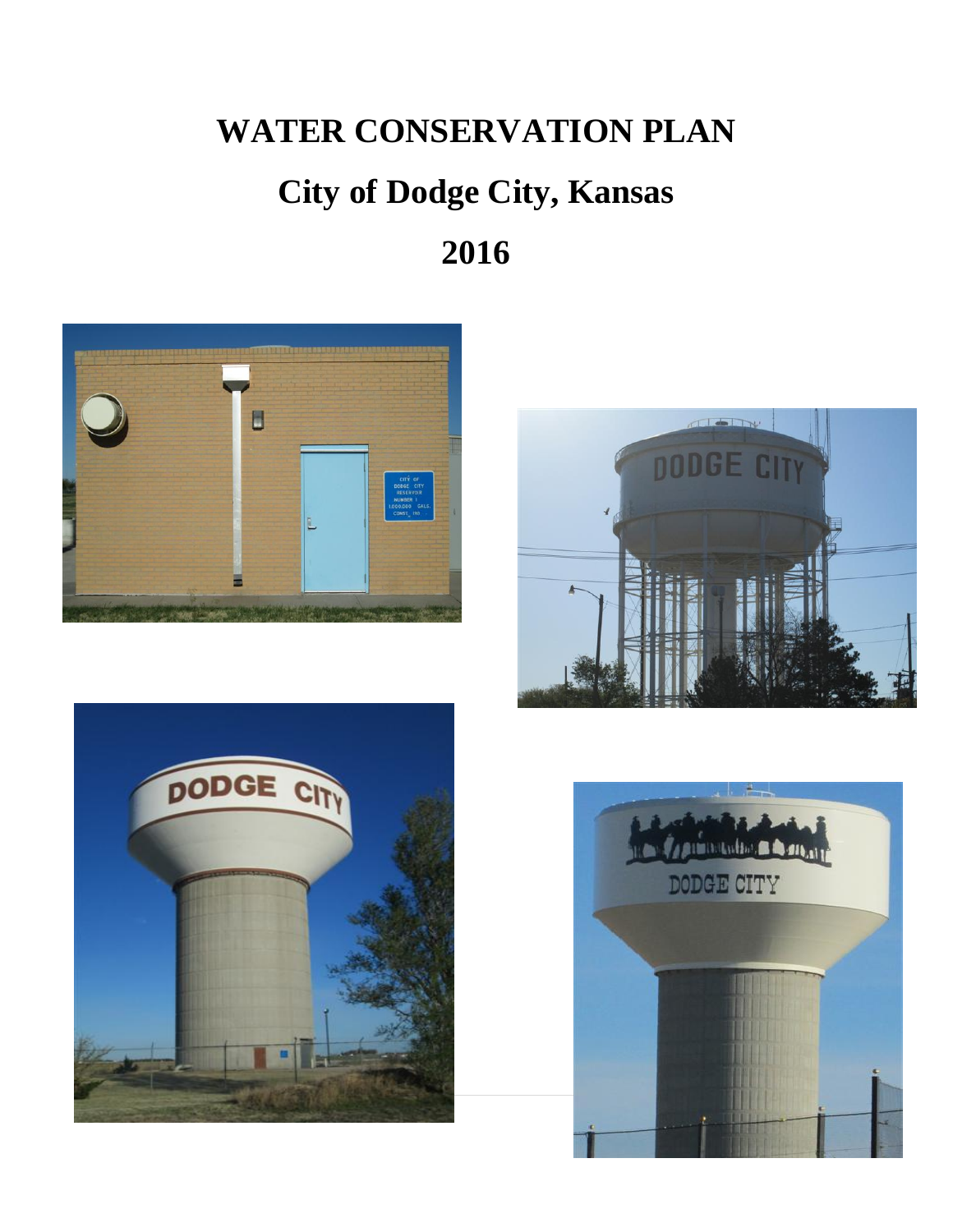The City of Dodge City endeavors to ensure that its citizens are provided with a dependable water supply for our immediate needs and long term requirements of the community. This water conservation plan will begin to address additional ways in which potable water can be conserved and preserved by the City, residents and the business community.

Construction of the water well system began over one hundred years ago with the Ogallala Aquifer as the primary source of potable water. There are fifteen active wells located throughout the City with an additional eleven wells used for industrial and irrigation only. The City will remain proactive in exploring new water rights and will continue to maintain its existing wells, as well as drill new wells as needed.

In partnership with the State of Kansas' efforts, the City believes that water conservation measures need to be established and become common practice. The primary objective in developing and utilizing a water conservation plan is to maintain the City's water system to provide the necessary water for the daily activities and maintain levels in the storage facilities to aid in any emergency that may occur. The plan should also make the City's customers aware that conserving consumption and changing their water use habits will protect our water supply for many generations to come.

# BACKGROUND

The City of Dodge City used 130 gallons per person per day (GPCD) in 2015 and has used an average of 178 million gallons per day from 2010-2015. Included in the quantity shown below are:

- Water sold to all residential/commercial/industrial customers.
- Water furnished for public facilities including public buildings, parks and zoo, swimming pools, recreational facilities, and public landscape areas being irrigated for beautification purposes.
- Leaks in the distribution system.
- Water metered or sold for construction purposes in and around the City.

However, the GPCD figure does not include municipally supplied water for industries that use over 200,000,000 gallons per year. According to Figure 1, shown in the 2014 Kansas Municipal Water Use Publication, our City is located in Region 4. From this publication it was determined that our City GPCD water use was 167, which was 1 percent below the regional average of 178 GPCD among cities in Region 4 during 2014. The City desires to set a water use conservation goal for usage not to exceed 175 GPCD based on the regional average of the last five years (2010-2014). Our City anticipates not exceeding this goal by carrying out the specific actions that are outlined in our plan.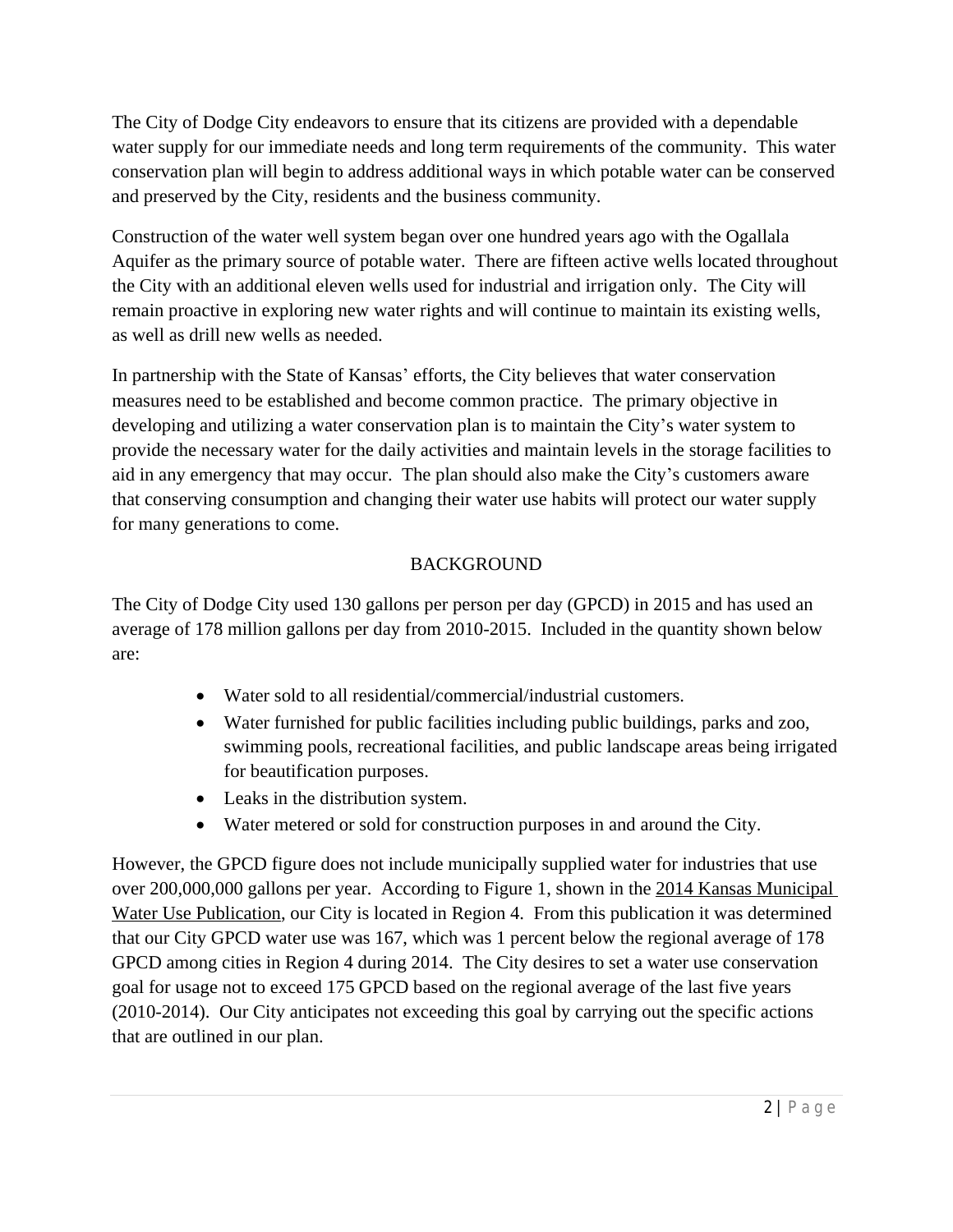| <b>Public Water Supplier</b> | <b>Region</b>  | 2010 | 2011 | 2012 | 2013 | 2014 | <b>AVG</b> |
|------------------------------|----------------|------|------|------|------|------|------------|
| <b>Regional Average</b>      | $\overline{4}$ | 168  | 196  | 199  | 175  | 154  | 178        |
| Almena                       | $\overline{4}$ | 84   | 104  | 166  | 183  | 227  | 115        |
| Arnold                       | $\overline{4}$ | 124  | 98   | 109  | 140  | 153  | 113        |
| Ashland                      | $\overline{4}$ | 218  | 276  | 286  | 212  | 195  | 237        |
| <b>Bazine</b>                | $\overline{4}$ | 115  | 123  | 135  | 109  | 101  | 117        |
| Bogue                        | $\overline{4}$ | 198  | 211  | 282  | 225  | 200  | 223        |
| <b>Brownell</b>              | $\overline{4}$ | 107  | 189  | 188  |      | 105  | 147        |
| <b>Bucklin</b>               | $\overline{4}$ | 148  | 175  | 169  | 145  | 159  | 159        |
| Clayton                      | $\overline{4}$ | 100  | 97   | 85   | 129  | 77   | 98         |
| Collyer                      | $\overline{4}$ | 89   | 107  | 140  | 99   | 96   | 106        |
| Dodge City                   | $\overline{4}$ | 164  | 199  | 183  | 159  | 132  | 167        |
| Englewood                    | $\overline{4}$ | 398  | 677  | 444  | 284  | 220  | 405        |
| Ford                         | $\overline{4}$ | 249  | 289  | 317  | 232  |      | 272        |
| Hanston                      | $\overline{4}$ | 202  | 213  | 223  | 170  | 160  | 194        |
| <b>Hill City</b>             | $\overline{4}$ | 225  | 227  | 247  | 250  | 253  | 240        |
| Jetmore                      | $\overline{4}$ | 175  | 222  | 230  | 215  | 137  | 196        |
| Lenora                       | $\overline{4}$ | 189  | 209  | 175  | 193  | 176  | 188        |
| Minneola                     | $\overline{4}$ | 184  | 241  | 215  | 200  | 159  | 200        |
| Morland                      | $\overline{4}$ | 255  | 195  | 255  | 215  | 169  | 218        |
| Ness City                    | $\overline{4}$ | 161  | 153  | 142  | 133  | 125  | 143        |
| Norton                       | $\overline{4}$ | 199  | 175  | 211  | 186  | 179  | 190        |
| Norton Co. RWD #01           | $\overline{4}$ | 43   | 46   | 58   | 47   | 38   | 46         |
| Ransom                       | $\overline{4}$ | 128  | 130  | 124  | 114  | 99   | 119        |
| Spearville                   | $\overline{4}$ | 131  | 194  | 177  | 152  | 141  | 159        |
| Trego Co. RWD #01            | $\overline{4}$ | 116  | 132  | 143  | 149  | 120  | 132        |
| Trego Co. RWD #02            | $\overline{4}$ | 129  | 163  | 206  | 200  | 183  | 176        |
| Utica                        | $\overline{4}$ | 214  | 257  | 255  | 242  | 227  | 239        |
| WaKeeney                     | $\overline{4}$ | 178  | 181  | 214  | 177  | 173  | 185        |

#### AVERAGE GPCD USE FOR PUBLIC WATER SUPPLIERS IN REGION 4 KANSAS, 2010-2014

#### WATER CONSERVATION EDUCATION

The City will be implementing and continuing the following education methods to promote conservation practices for the upcoming year:

• The City water bill currently shows the total number of gallons used during the billing period and the cost of the water. This will help the customer to evaluate if they can improve their conservation practices.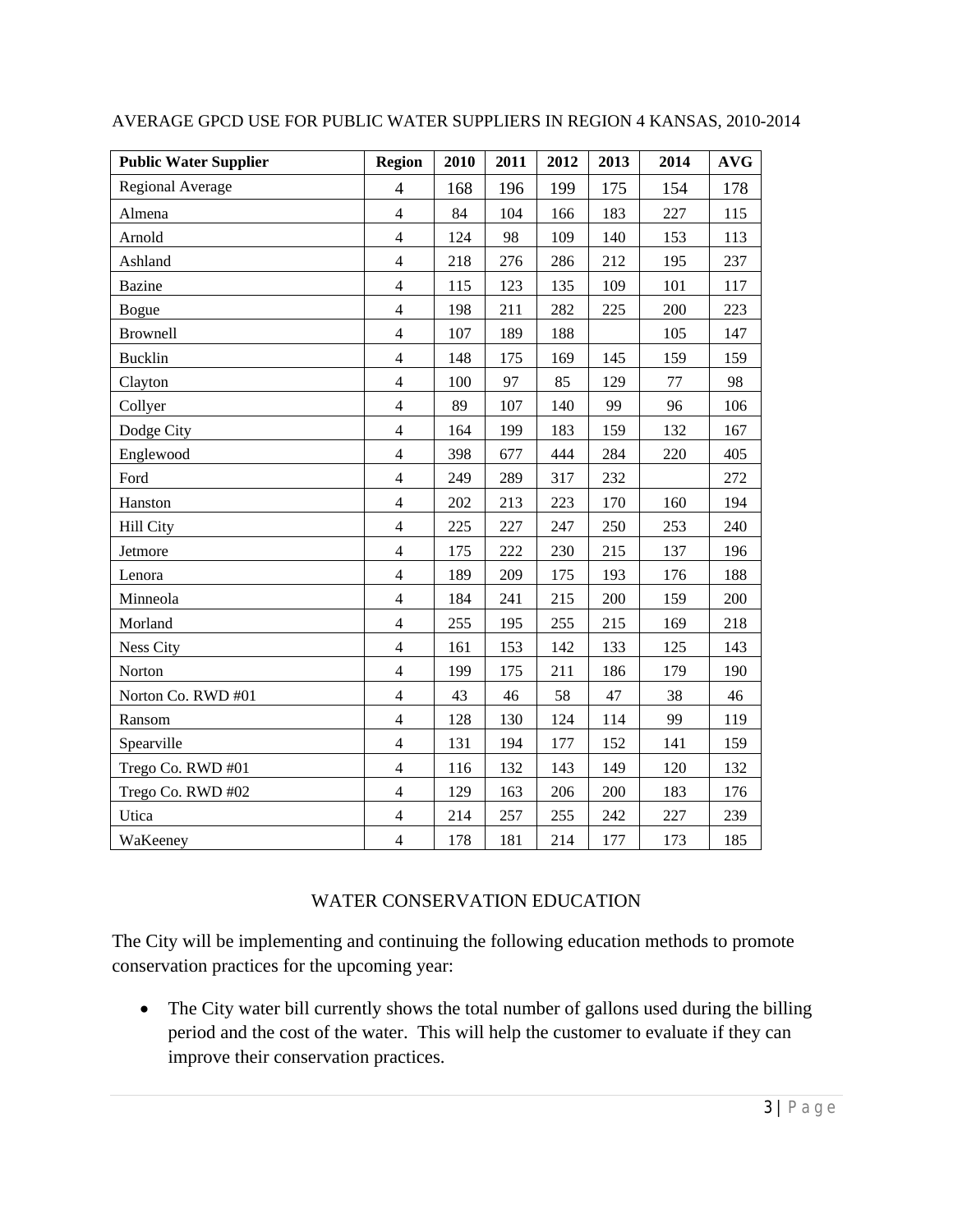- Water conservation information will be submitted to local news media, including the newspaper, radio, television, website and Facebook and any other methods deemed appropriate.
- The City will display water conservation tips at the water office and other public exposure points within the City offices.

# CONSERVATION PRACTICE

- Conservative watering and accountability for its own water practices will be set by the City of Dodge City.
- A low water use demonstration plot, including xeriscaping techniques, will be established by the City of Dodge City showing how water conservation landscaping can be utilized in residential and commercial areas. The demonstration area will use low water demand grasses and shrubs, limited turf areas and efficient irrigation systems, as well as, use of various types of mulches suitable for the Dodge City area.
- Departmental water usage reports will be distributed to all department heads monthly to justify water usages within their departments.
- Irrigation of greens and tees at the golf course were converted to use reclaimed water from the water reclamation plant built in 2011.

# WATER MANAGEMENT MONITORING

The City of Dodge City has water meters on all water supplies and water pumped to the distribution system. Any new supply will have an individual meter on each source of supply.

Dodge City replaced and/or completely reconditioned all its well head meters in 1992 as part of a new utility monitoring and control system. These meters are read by the utility monitoring system continuously but also provide a monthly total readout approximately the last day of each month. The meters are also physically read and an accuracy calculation performed to make sure they are within 2% variance of the gallons pumped per the SCADA system.

All residential, commercial and industrial customers are currently metered. The City has continued to replace manual read meters with radio read meters and has reached 90% completion. Any new meters installed are radio read meters to increase the efficiency of reading the meters. There is a program in place to replace meters as they are deemed unreliable or nonfunctioning.

The City's leak detection program involves the meter reader and Naviline. Obvious leaks, including leaking services from meters to the main line, are documented and repaired as quickly as circumstances allow. Leaking services from the meter to the building are the responsibility of the occupant. If discovered by the City, the occupant is notified of these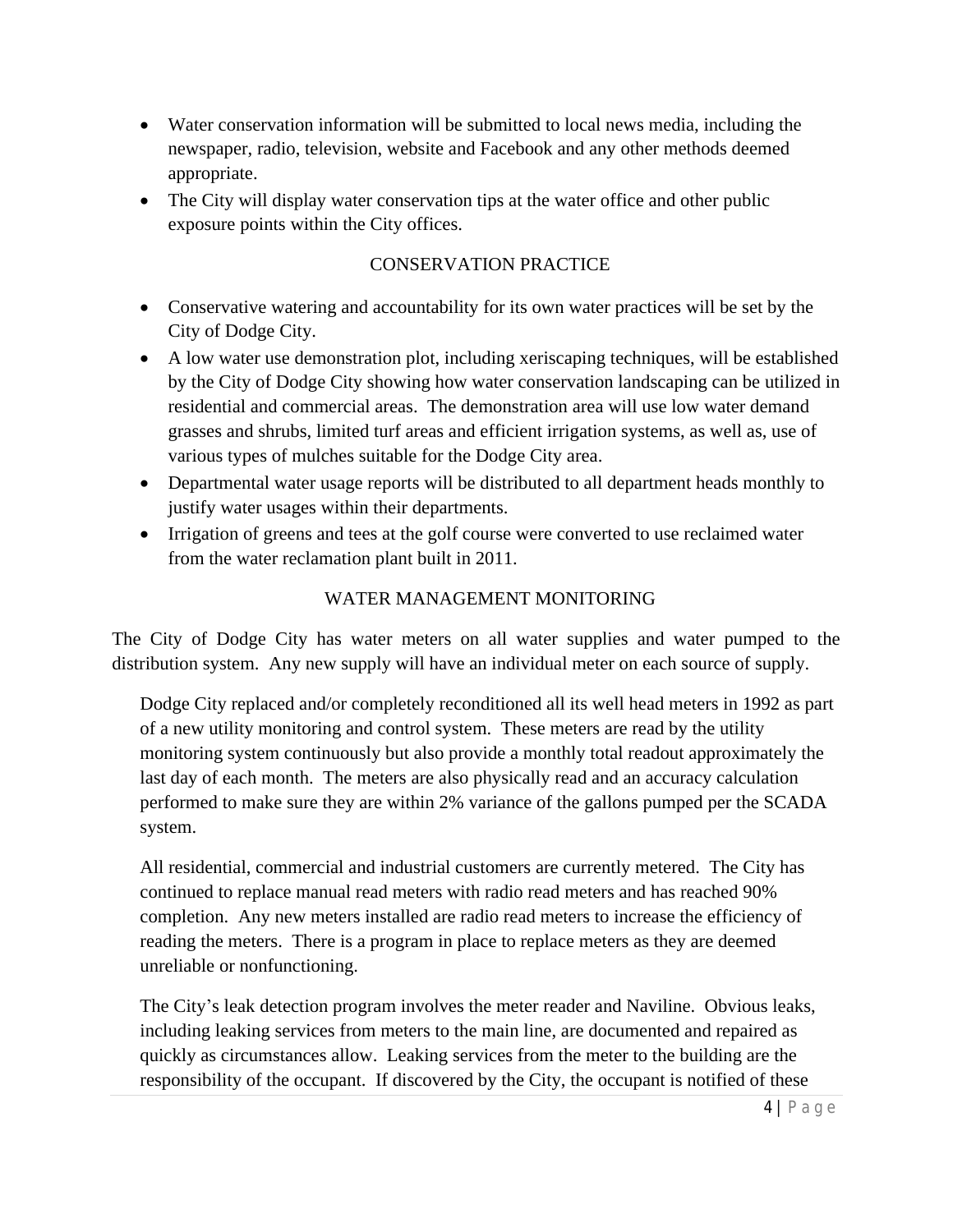leaks and required to make repairs. If the customer refuses to repair the leak after forty-eight (48) hours of being notified, the City may shut-off the service and remove the meter. This will not only prevent loss of water, but in some cases will prevent damage to property.

Water pressure is monitored continuously using the SCADA system at 703 W. Trail St. There are multiple points where pressure readings are taken throughout the City. These come from well sites, tower locations and the reservoir. Residential pressure is checked when an inquiry or concern is expressed by a customer.

Water use rates are set by resolution with a consumer price index (CPI) clause requiring an automatic adjustment annually. Customers are billed for the amount of water used as well as a base fee. Rates for 2013, 2014, 2015 and 2016 are as follows:

|                         | 2013   | 2014    | <u>2015</u> | <u>2016</u> |         |
|-------------------------|--------|---------|-------------|-------------|---------|
| Water base fee          | \$7.85 | \$7.93  | \$8.05      | \$8.17      |         |
| Rate per 1000 gal water | \$2.11 | \$2.13  | \$2.16      | \$2.19      |         |
| Sewer base fee          |        | \$15.80 | \$15.96     | \$16.19     | \$16.43 |
| Rate per 1000 gal sewer | \$2.14 | \$2.16  | \$ 2.19     | \$2.22      |         |

# MANAGEMENT CONSERVATION PRACTICE

The City understands that a plentiful water supply will assure our future. The City has been using recycled wastewater since the early 1980's. The south reclamation plant sent to irrigation pivots 1.5 billion gallons of recycled wastewater in 2012. We have expanded the use of recycled water to significant levels in the north zone of the City as well. The wastewater reclamation site processed 90 million gallons of wastewater in 2012. This recycled water is used to irrigate Mariah Hills Golf Course and saved emergency well #13 19 million gallons. These reclamation sites are beneficial to the community as a whole and vital to the preservation of our water table that has seen little to no recharge in many years.

The City desires to continue to be a good steward of water use by repairing, or if at all possible, preventing leaks. The billing system provides valuable data to initiate investigation into variances of consumption within the City's system.

- A. All source water is metered and an accuracy test will be conducted every three years beginning in 2014. Meters will be repaired or replaced if its test measurements are not within industry standards (such as AWWA standards). Source water meters will be repaired or replaced within two weeks when malfunctions occur.
- B. All meters for source water are read at least on a monthly basis and meters at individual service connections will be read at least once every two months.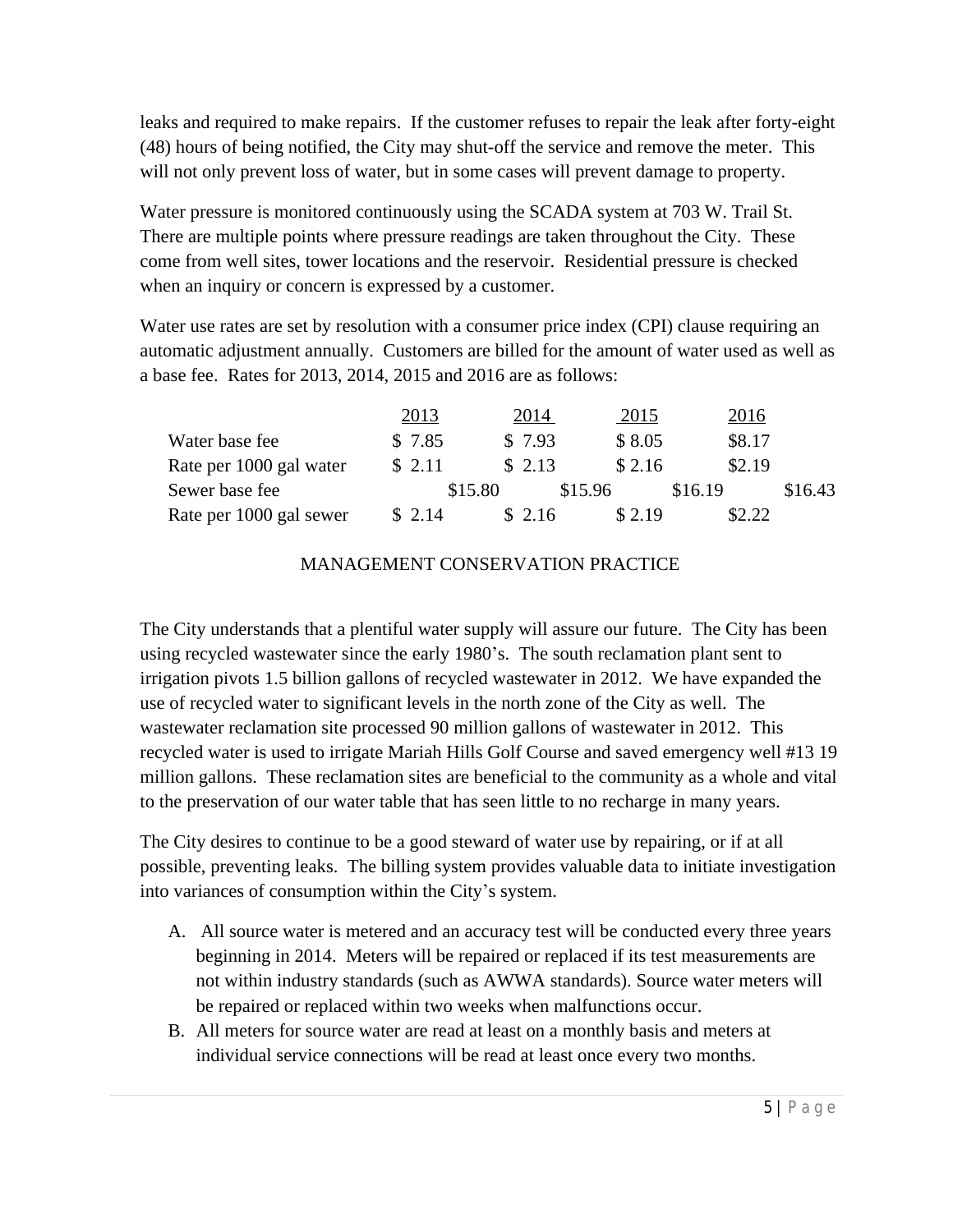- C. The City currently utilizes a portion of its treated wastewater to irrigate approximately 2900 acres of farmland.
- D. The recently constructed water reclamation plant in the north part of town has been designed to supply irrigation water to Mariah Hills Golf Course and is permitted so that other sites can be added in the future. At some point in the future, the well currently used at Mariah Hills for irrigation will be returned to emergency municipal use.
- E. Our ongoing leak detection and repair program will continue to be utilized to target unusual consumption within the system. Our billing system is the first line of defense for service lines. A closer inspection of the water system will be initiated whenever the amount of unsold water exceeds 20 percent of the total source water for a fourmonth time period beginning January 2014.
- F. The City may need to consider a proposal to change the City water use rate schedule. Any change will be presented to the City Commission. A proposed rate schedule with an increasing block rate will encourage conservation practices. This will create a situation which will require users to pay more if they choose to exceed conservative use.
- G. City irrigation systems will also need to be programmed to operate with conservation practices as a priority. Watering shall occur during early morning hours for minimal evaporation. Irrigation shall be set to eliminate water dependency. The City will encourage landscaping with drought tolerant plants.
- H. Water sales are based on the amount of water used and the gallons are clearly stated on the bill.

# REGULATION

Dodge City currently has added the specific water conservation practice of a moisture indicator for new irrigation/sprinkler systems. The following regulations for irrigation systems should be reviewed:

- A. Regulations to control irrigation system design and installation will be considered. All plans for such systems would require City review and approval prior to installation by development service & inspections and park departments.
- B. Separate meters will be required on all irrigation systems which irrigate more than one acre of turf.

# DROUGHT/EMERGENCY CONTINGENCY

The City of Dodge City addresses its short-term water shortage problems through a series of stages based on conditions of supply and demand with accompanying triggers, goals and actions. Each stage is more stringent in water use than the previous stage since water supply conditions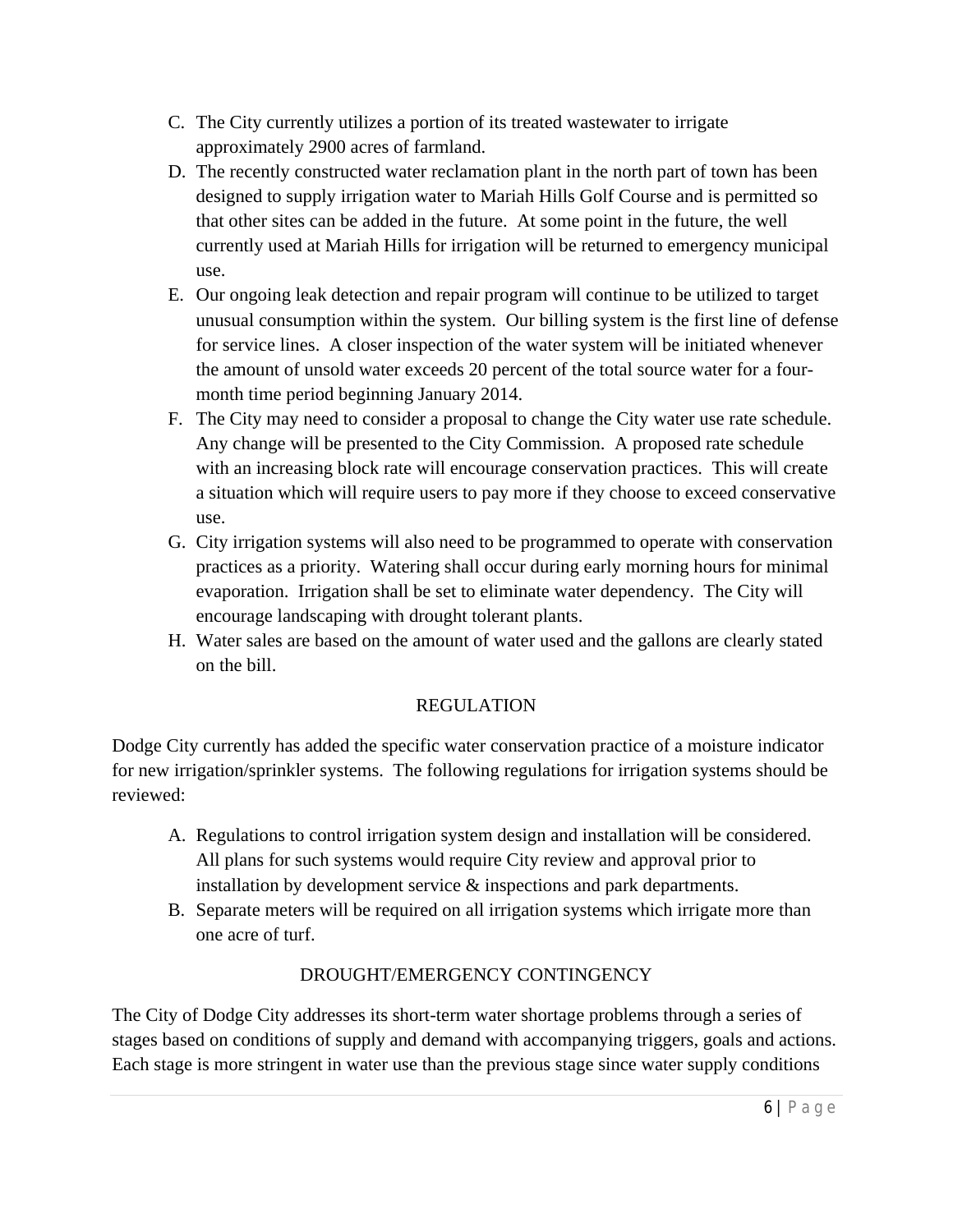are more deteriorated. The City Manager is authorized by Ordinance No. 3583 to implement the appropriate conservation measures. The purpose of the ordinance is to provide for the declaration of a water supply watch, warning and/or emergency and the implementation of voluntary and mandatory water conservation measures throughout the City in the event a drought stage is declared.

The City of Dodge City requires the implementation of a drought/emergency contingency when one of the following occurs:

**STAGE 1: WATER WATCH.** The goals of this stage are to heighten awareness of the public of water conditions and to maintain the integrity of the water supply system. A water watch may be declared if one or more of the following occurs:

- City's water storage falls below 75% and does not recover within 12 hours.
- Demand for five days exceeds an average of 10.75 million gallons per day. Under a water watch, the public is made aware of water conditions and is encouraged to participate in water conservation efforts.

The "Water Watch" will be terminated when the triggering events have ceased to exist.

#### **Education actions are as follows:**

- The City will make news releases to the local media (print, radio, television, online web, social media and any other methods deemed appropriate) describing present conditions and indicating the water supply outlook for the upcoming season, along with water saving tips.
- Previous months' summaries of precipitation, temperature, water levels and storage will be made public at the beginning of each month.

#### **Management actions are as follows:**

- Minimal washing of City vehicles and equipment and flushing of hydrants will be rescheduled.
- The City wells will be kept operational in regards to maintenance and equipment failure.
- Leaks will be repaired within forty-eight (48) hours of detection.
- Reduce watering times on parks and public grounds by 10%.

# **Regulation Actions**

 The public will be asked to curtail some outdoor water use and to make efficient use of indoor water, i.e. wash full loads, take short showers, do not let faucets run, etc.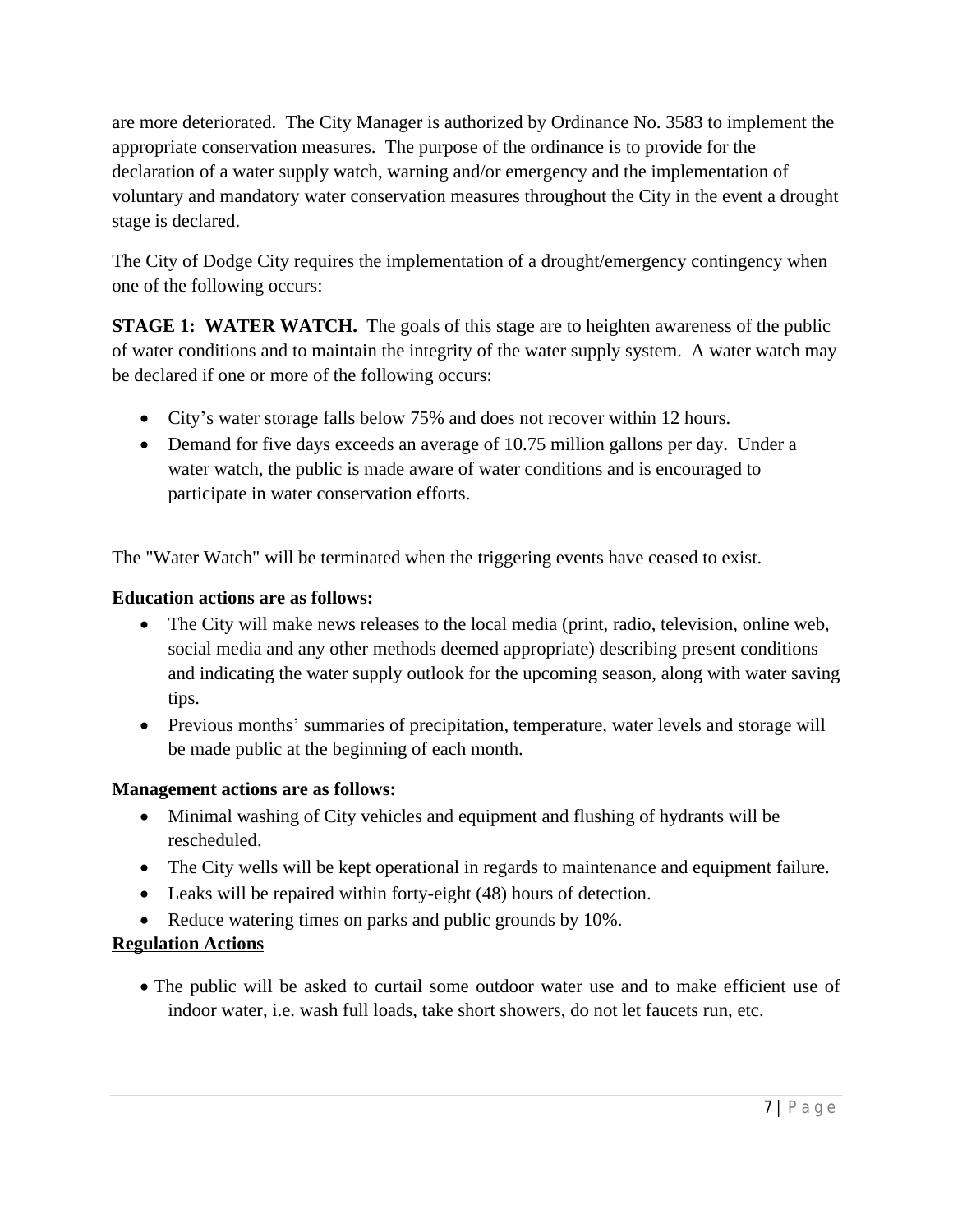**STAGE 2: WATER WARNING.** The goal of this warning stage is to reduce peak demand consumption by 20% and to reduce overall consumption by 10%. This measure will be triggered by one of the following conditions:

- When the water tower storage falls below 65% or the underground pumping station has fallen below 50%, or a mechanical failure happens at either location.
- Total system storage does not recover above 65% within 12 hours.
- Demand for a three-day average exceeds 12.0 million gallons.

The "Water Warning" shall terminate when the triggering events have ceased to exist for a period of fourteen (14) consecutive days.

#### **Education actions are as follows:**

- A weekly news release describing existing conditions and projecting the water supply outlook for the following week.
- Totals for rainfall, water consumption and storage will be published weekly with a summary of temperature.
- Water conservation articles will be provided to all media sources and any other methods deemed appropriate.

#### **Management actions are as follows:**

- City water supplies will be monitored daily.
- All leaks discovered will be repaired within twenty-four (24) hours.
- Well #13 and Well #14, available for stand-by emergency use, will be prepared for service. Watering from Well #13 at the municipal golf course shall be minimized. Reuse water, provided by the north reclamation plant, will be under restrictions only per its permit.
- Reduce watering on parks and public grounds to every third day not including Mariah Hills Golf Course and City athletic complexes.
- The City will continue to observe water conservation practices, review the monthly water use for their departments, and make use of the information to see where further reductions might be made.

# **Regulation actions are as follows:**

- Outdoor water use, including lawn watering and car washing, will be restricted to before 10:00 am and after 9:00 pm.
- Golf course will water tees and greens after sunset.
- Refilling of swimming pools will be allowed one day a week after sunset.
- Waste of water will be prohibited a water warning will be issued to customer.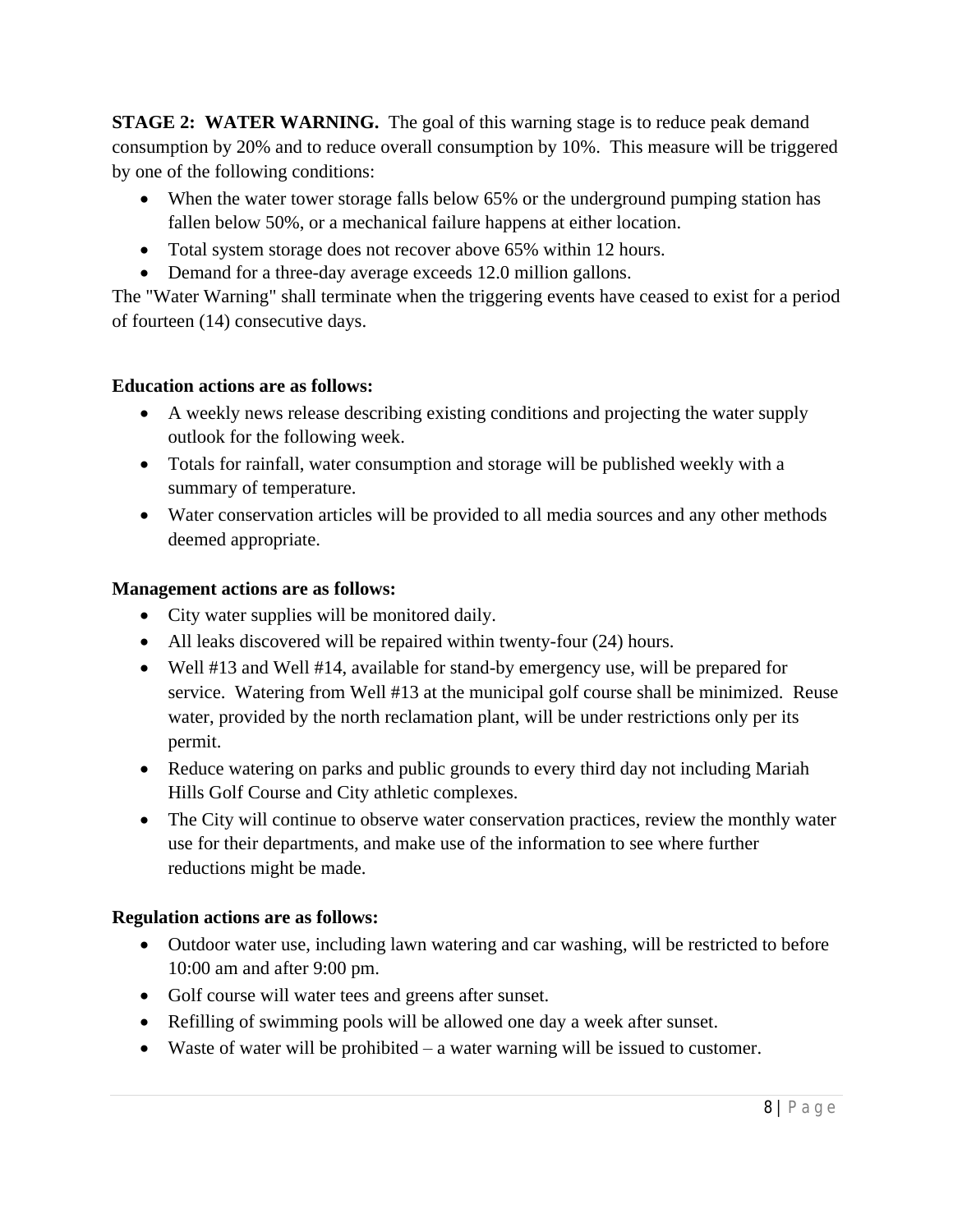**WATER EMERGENCY.** The goals of this condition are to reduce peak demands by 40% and the overall consumption by 25%. This measure will be triggered by any one of the following conditions:

- The total City storage has fallen below 55%.
- Total system storage does not recover within 12 hours
- Demand for two days is in excess of 14.0 million gallons.

The "Water Emergency" shall be terminated when the triggering events have ceased to exist for a period of fourteen (14) consecutive days. Upon termination of a "Water Emergency", "Water Warning" becomes operative.

# **Education actions are as follows:**

- Make daily news releases to local media describing current conditions and giving the following day's supply projections.
- Summaries of total rainfall, water consumption and storage will be published weekly along with average temperatures.

#### **Management actions are as follows:**

- City water supply is monitored daily by the SCADA system and personnel.
- Leaks will be repaired within twelve (12) hours of detection.
- Mariah Hills Golf Course reduce irrigation on tees and fairways to every third day. Hand water greens and reduce green structure irrigation by 10%. All watering at the clubhouse and driving range would be shut off until further notice.
- Athletic fields reduce irrigation on common areas and non-essential fields to every third day. Reduce overall watering times by 10%.
- Parks  $&$  public grounds reduce watering times an additional 10% from previously established levels.
- The standby well #13 at the golf course will be connected to the City's system until the emergency has passed if deemed necessary by public works, parks, and city manager's office.

# **Regulation actions are as follows:**

- Outdoor water use will be banned.
- Waste of water will be prohibited. Fines will be issued as per City code.